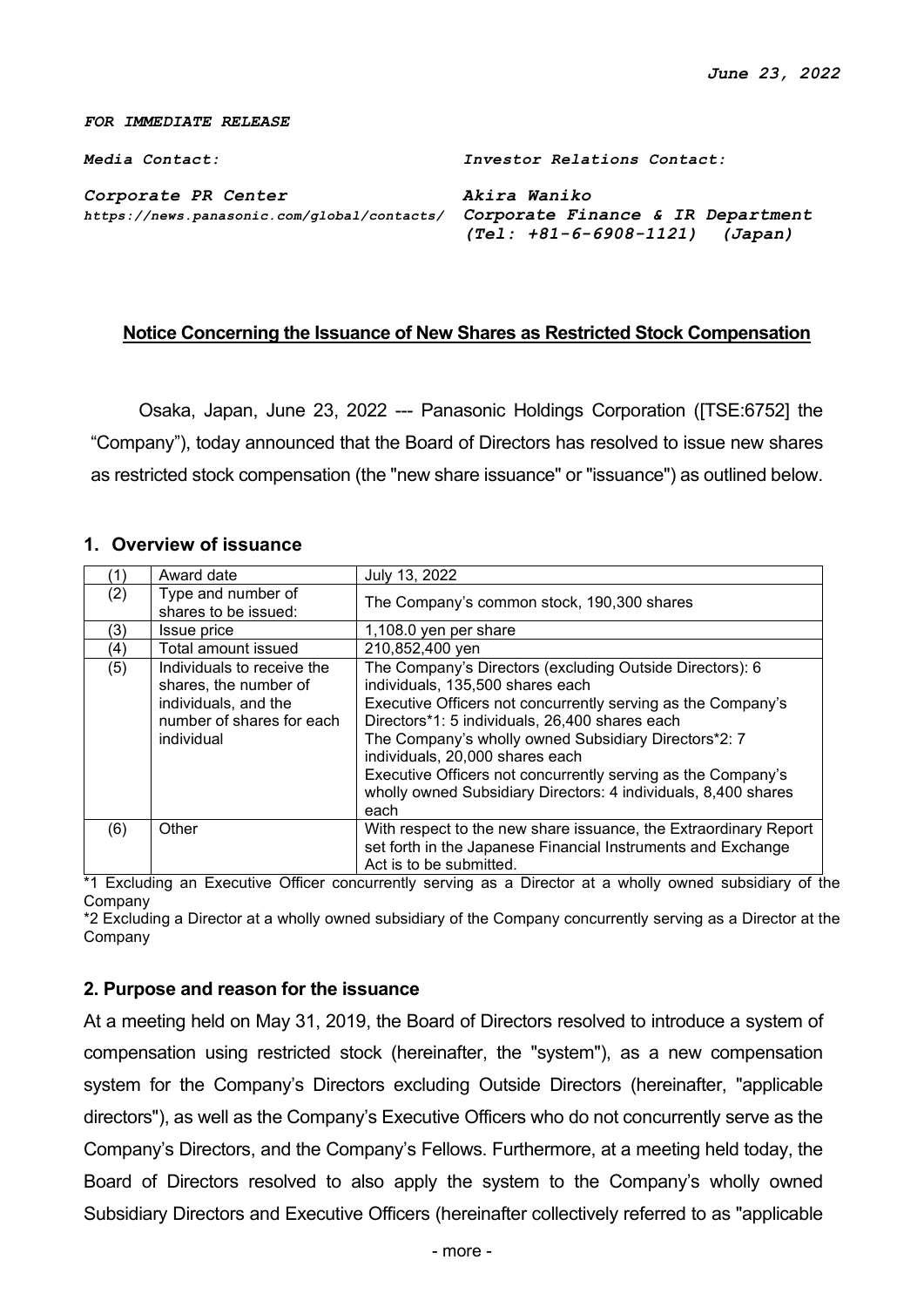directors/officers"). At the 112th Ordinary General Meeting of Shareholders held on June 27, 2019, approval was received for the following: credit allocation of up to 500 million yen in monetary compensation per fiscal year for the applicable directors, as a monetary compensation for investment in restricted shares (hereinafter, "restricted stock compensation"), based on the system, as well as, a period predetermined by the Company's Board of Directors of between 3 and 30 years from the date of the allocation, as the transfer restriction period for the restricted stock.

The outline of the system is as follows.

#### **[Outline of the System]**

The applicable directors/officers will use all the monetary compensation credit allocated by the Company or its wholly owned Subsidiaries under the system for stock investment, and will receive issuance or disposition of the Company's common stock. In addition, the total number of common shares issued or disposed by the Company to applicable directors under the system shall not exceed 1 million shares per fiscal year. The award amount per share will be based on the closing price of the Company's common stock (at the domestic stock exchange on which the Company's common stock is listed) on the trading day prior to the resolution of the Board of Directors regarding allocation of the shares (if transactions were not completed on the same day, the closing price of the most recent trading day preceding it). The amount will be decided by the Company's Board of Directors within a scope that is not particularly advantageous to the applicable directors/officers who will receive the restricted shares. In addition, upon issuance or disposal of the Company's common stock under the system, the Company will enter into a restricted stock allocation agreement with each applicable director/officer who will receive the restricted stock compensation.

After deliberations and reports by the Nomination and Compensation Advisory Committee, in consideration of the purpose of the system, the business conditions of the Panasonic Group, the scope of duties of each applicable director/officer, and various circumstances, in order to further improve the motivation of each applicable director/officer, it has now been decided to award a total monetary compensation credit of 210,852,400 yen (hereinafter, "monetary compensation credit") for investment in 190,300 common stock of the Company to applicable directors/officers by the Company or its wholly owned Subsidiaries.

For the new share issuance, the 22 applicable directors/officers who are to receive an allotment under the system, will use all of their monetary compensation credit pertaining to the Company or its wholly Subsidiaries under the system for stock investment, and will receive issuance of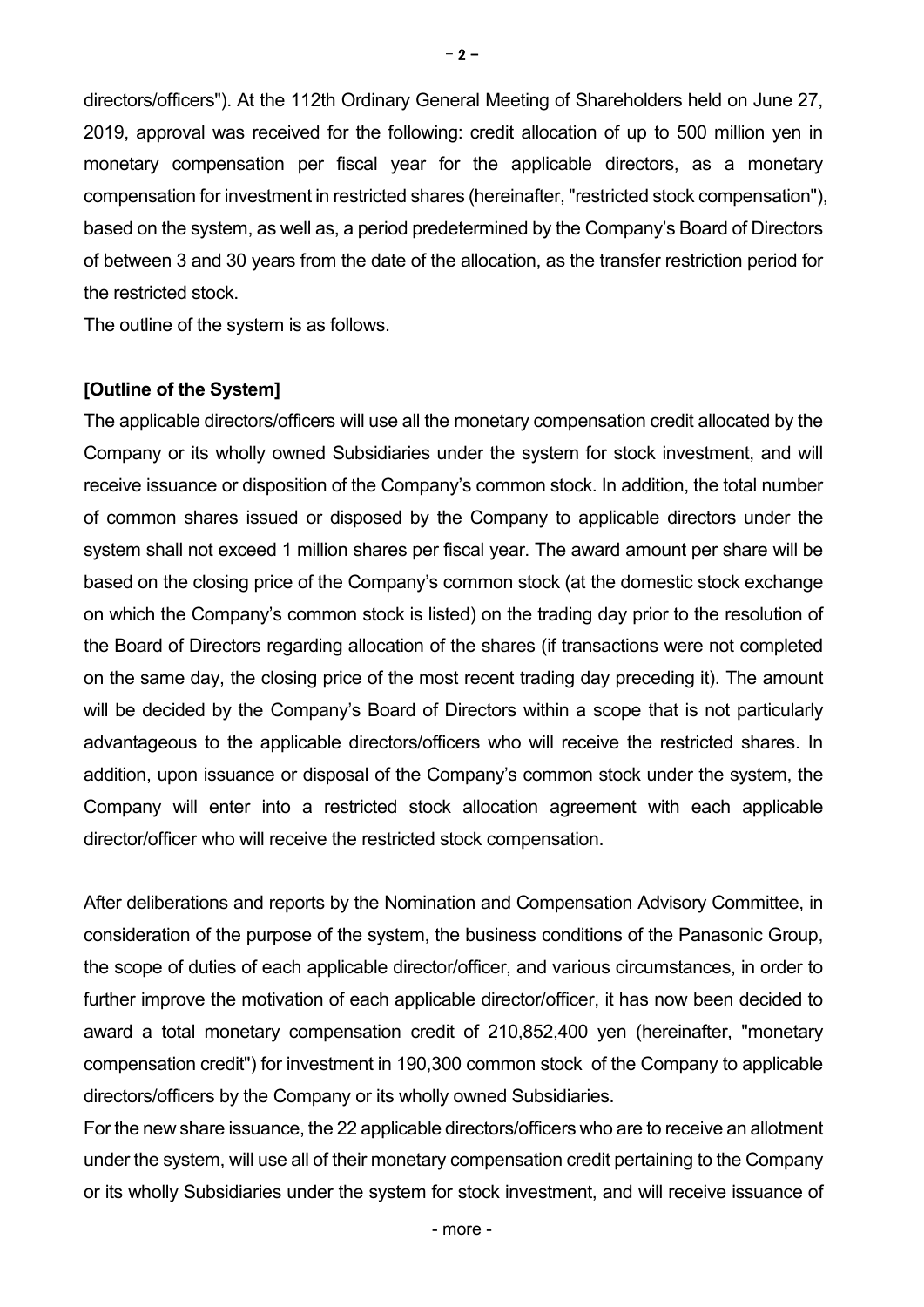the Company's common stock (hereinafter, "allotted shares"). The restricted stock allocation agreement (hereinafter, "Allocation Agreement") to be concluded between the Company and the applicable directors/officers for the new share issuance is outlined in 3 below.

## **3. Outline of the Allocation Agreement**

- (1) Transfer restriction period: July 13, 2022 to July 13, 2025
- (2) Conditions for cancellation of transfer restrictions

For all of the allotted shares, the transfer restrictions will be lifted at the end of the transfer restriction period. This is based on the condition that the applicable director/officer continues to be either a Director of the Company, an Executive Officer of the Company not concurrently serving as a Director of the Company, a Fellow of the Company, a Director or Executive Officer at a subsidiary of the Company, or a person who is in the position predetermined by the Company's Board of Directors during the transfer restriction period.

(3) Handling for applicable directors/officers retiring due to expiration of their term, attainment of retirement age, or other appropriate reason during the transfer restriction period

a) Period for cancellation of transfer restrictions

In the case that an applicable director/officer resigns or retires from their position as the Company's Director, the Company's Executive Officer not concurrently serving as a Director of the Company, Fellow of the Company, the Company's Subsidiary Director or Executive Officer, or the position predetermined by the Company's Board of Directors during the transfer restriction period, either due to expiration of the term, attainment of retirement age or other appropriate reason (except in the case of death), the transfer restrictions will be lifted at immediately after the resignation or retirement of the applicable director/officer, or on July 1, 2023, whichever is later. In the case of the death of an applicable director/officer, the transfer restrictions will be lifted once the Board of Directors makes a subsequent decision.

b) Number of shares subject to cancellation of transfer restrictions

The Company will lift the transfer restrictions for all of the allotted shares held by an applicable director/officer at the time of resignation or retirement as defined in a) above. However, if the applicable director/officer's resignation or retirement is less than 12 months (hereinafter "number of months of service") from the month after the date of the Company's 115th Ordinary General Meeting of Shareholders (or from April 2022 when the applicable director/officer who resigned/retired is a Executive Officer of the Company, a Fellow of the Company, an Executive Officer at a subsidiary of the Company, or a person who is in the position predetermined by the Company's Board of Directors; or from the month after the date of the applicable Subsidiary's General Meeting of Shareholders for the fiscal year ended on March 31, 2022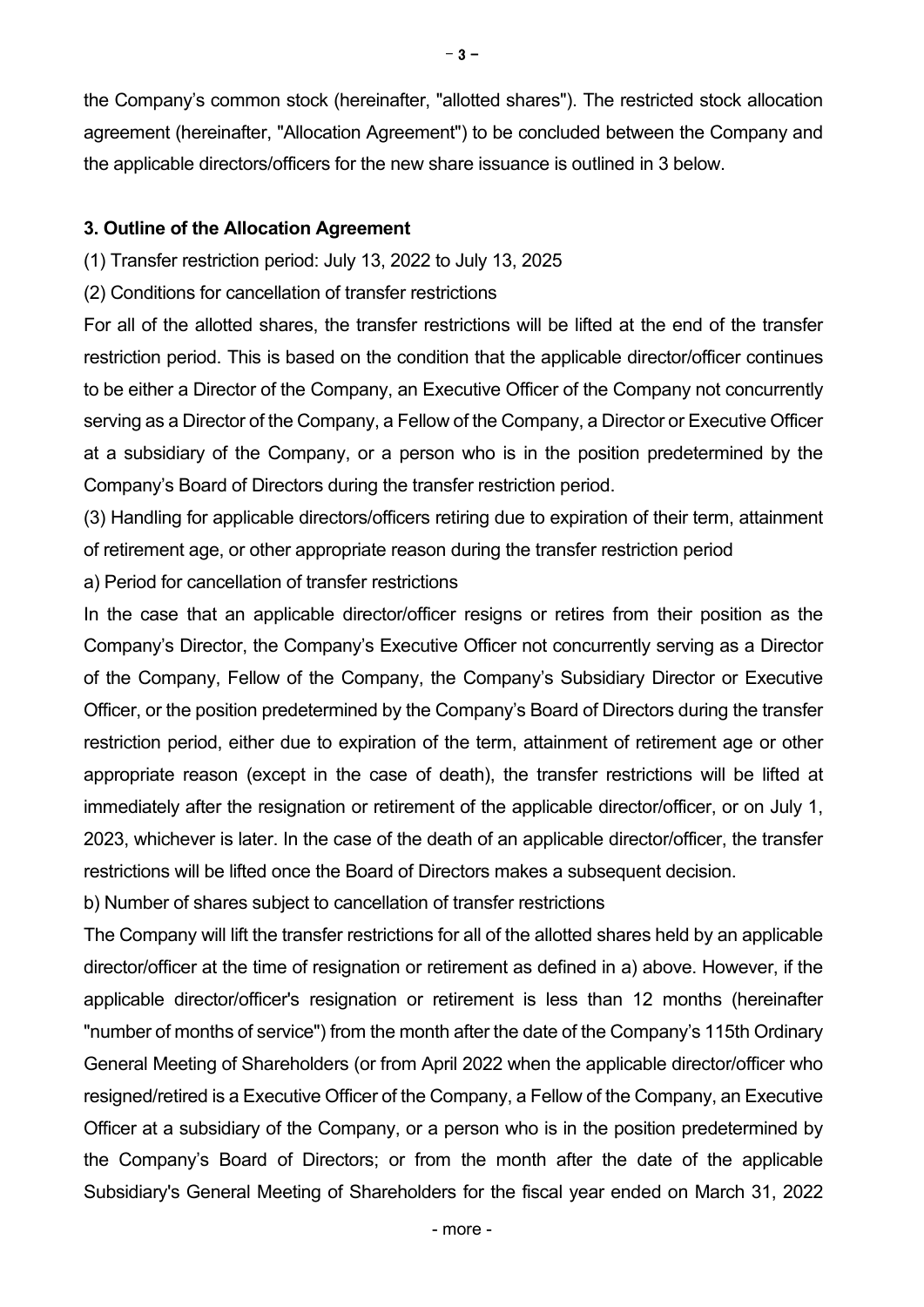when the applicable director/officer who resigned/retired is a Director at a subsidiary of the Company), the transfer restrictions will be lifted on the number of applicable allotted shares held at the time of resignation or retirement as specified in a) above multiplied by a fraction obtained by dividing the number of months of service of the applicable director/officer by twelve.

(However, if the calculation results in a fraction of a unit share, the fraction is round down.) If the death in office for an applicable director/officer is before July 1, 2023, the number of shares subject to cancellation of the transfer restriction will be zero.

(4) Acquisition by the Company without consideration

As a matter of course, at the end of the transfer restriction period or at the time of the transfer restriction cancellation as defined in (3) above, the Company will acquire without consideration any allotted shares for which the transfer restriction is not lifted. In the case of death for an applicable director/officer however, if the death occurs before July 1, 2023, the Company will naturally acquire without consideration any allotted shares for which the transfer restriction is not lifted at the time of death.

(5) Handling in the case of reorganization

If, during the transfer restriction period, there is approval of a merger agreement in which the Company becomes defunct, a share exchange agreement in which the Company becomes a wholly-owned subsidiary, a share transfer plan, or any other matters related to reorganization etc. by the Company's General Meeting of Shareholders (or by the Company's Board of Directors when approval is not required by the Company's General Meeting of Shareholders regarding matters such as reorganization), based on resolution by the Board of Directors, with respect to all the allotted shares held at that time, the applicable transfer restrictions will be lifted immediately before the business day prior to the effective date of reorganization.

However, notwithstanding the above, if the business day prior to the effective date of the reorganization, etc. is on or before July 1, 2023, the Company will naturally acquire all of the allotted shares without consideration, on the business day prior to the effective date of the reorganization, etc.

## (6) Management of shares

To prevent the allotted shares from being transferred during the restriction transfer period, used as collateral or otherwise disposed of during the restriction transfer period, during that period they will be managed in a dedicated account opened by each applicable director/officer at Nomura Securities Co., Ltd., and held separately from the Company's shares that are free from transfer restrictions. Even if the applicable director/officer requests otherwise, transfer of the allotted shares in the dedicated account will be remain restricted. In order to ensure the effectiveness of transfer restrictions for the allotted shares, the Company will sign a contract